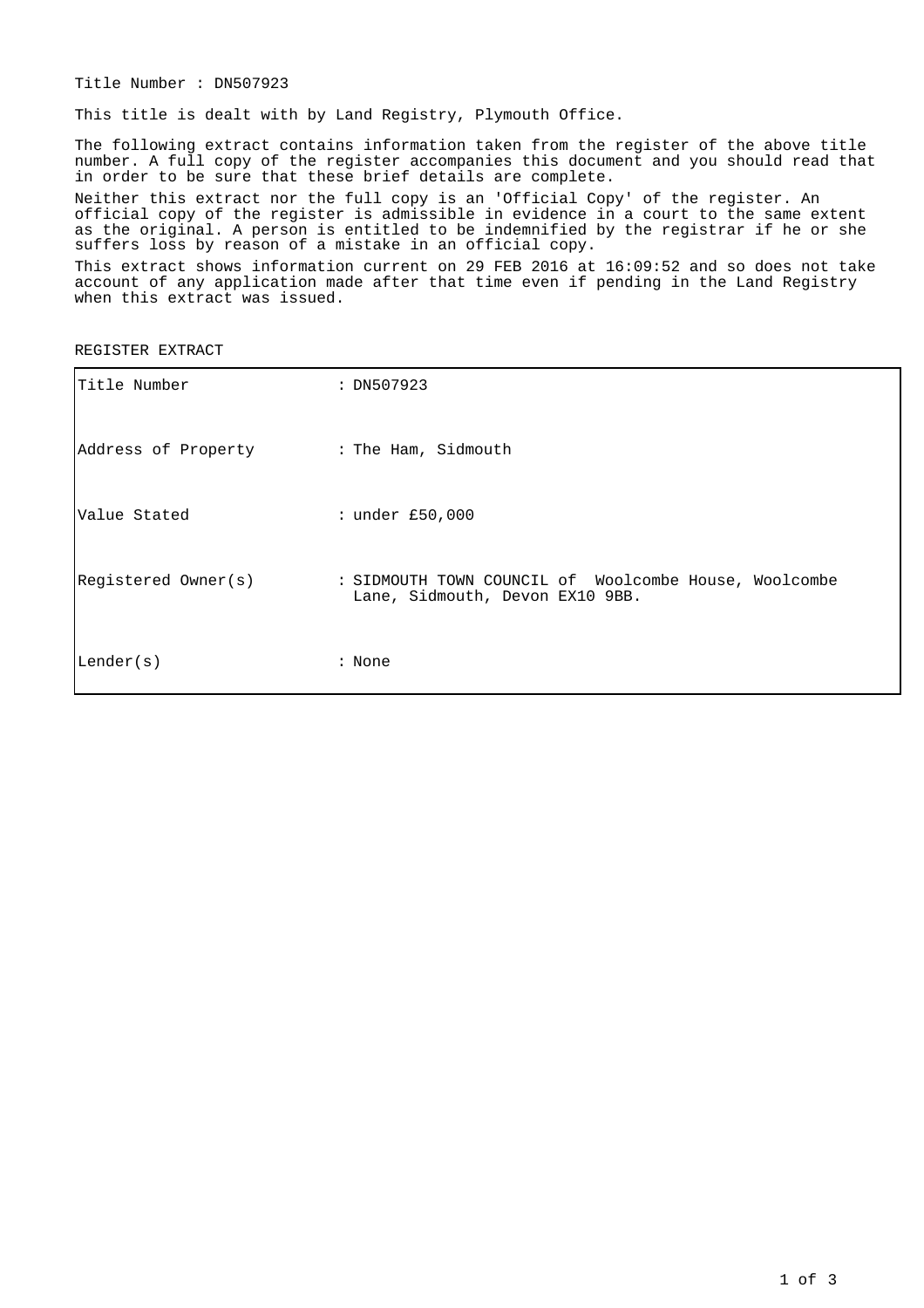#### Title number DN507923

This is a copy of the register of the title number set out immediately below, showing the entries in the register on 29 FEB 2016 at 16:09:52. This copy does not take account of any application made after that time even if still pending in the Land Registry when this copy was issued.

This copy is not an 'Official Copy' of the register. An official copy of the register is admissible in evidence in a court to the same extent as the original. A person is entitled to be indemnified by the registrar if he or she suffers loss by reason of a mistake in an official copy. If you want to obtain an official copy, the Land Registry web site explains how to do this.

# A: Property Register

This register describes the land and estate comprised in the title.

DEVON : EAST DEVON

1 (03.02.2005) The Freehold land shown edged with red on the plan of the above title filed at the Registry and being The Ham, Sidmouth.

## B: Proprietorship Register

This register specifies the class of title and identifies the owner. It contains any entries that affect the right of disposal.

#### Title absolute

- 1 (03.02.2005) PROPRIETOR: SIDMOUTH TOWN COUNCIL of Woolcombe House, Woolcombe Lane, Sidmouth, Devon EX10 9BB.
- 2 (03.02.2005) The value as at 3 February 2005 was stated to be under £50,000.
- 3 (03.02.2005) RESTRICTION: No disposition by the proprietor of the registered estate to which section 117-121 or section 124 of the Charities Act 2011 applies is to be registered unless the instrument contains a certificate complying with section 122(3) or section 125(2) of that Act as appropriate.

### C: Charges Register

This register contains any charges and other matters that affect the land.

1 (03.02.2005) The land in this title is subject to the following provision contained in a Conveyance thereof and other land dated 26 March 1896 made between (1) John George Galloway Radford and (2) The urban District Council for the Parish of Sidmouth:-

"the same unto and to the use of The Urban District Council for the Parish of Sidmouth their successors and assigns To the use and intent that the same may be for ever used and enjoyed by the inhabitants of and the visitors to Sidmouth aforesaid as a place of recreation freely and voluntarily subject only to reasonable restrictions and regulations in accordance with the law for the time being affecting the use of Public Parks and Pleasure Grounds And it is hereby declared that no permanent building or other erection (other than a boundary Wall or Fence) exceeding seven feet in height shall be erected on the said piece or parcel of land south of a line marked A B shown on the aforesaid map or plan"

NOTE: Copy Plan Filed.

2 (03.02.2005) The land is subject to the rights granted by a Deed dated 16 September 1991 made between (1) Sidmouth Town Council and (2) East Devon District Council.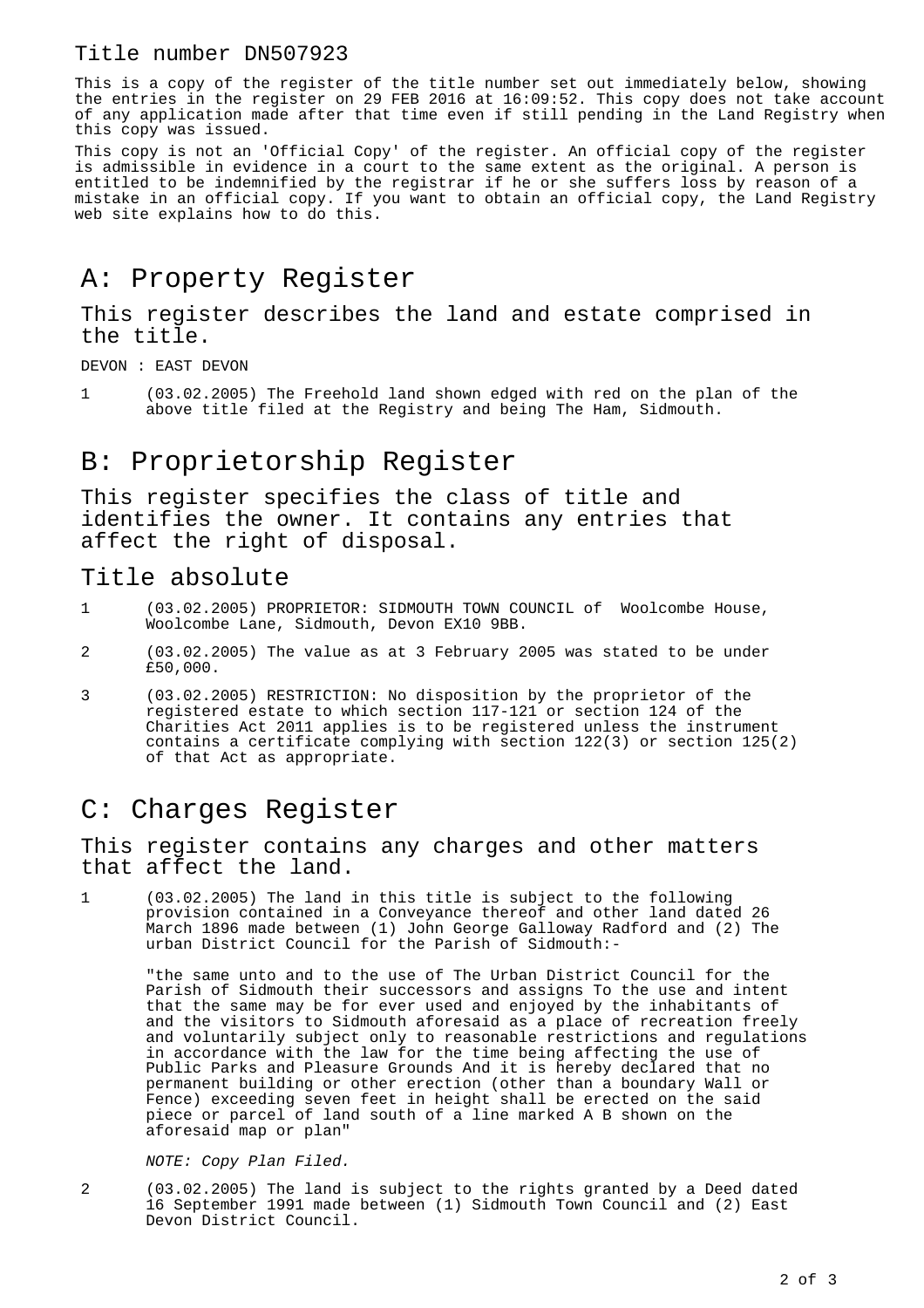#### Title number DN507923

### C: Charges Register continued

NOTE: Uncertified Copy with uncoloured plan filed.

3 (02.05.2013) The parts of the land affected thereby are subject to vehicular rights of way as mentioned in an Epitome of title dated 30 April 2013.

NOTE: Epitome of title filed under DN633989.

4 (07.01.2014) The parts of the land affected thereby are subject to the leases set out in the schedule of leases hereto. The leases grant and reserve easements as therein mentioned.

### Schedule of notices of leases

| 07.01.2014<br>Edged and<br>numbered 1 in<br>blue on the | Land at The Ham | 09.12.2013<br>99 years from<br>27/09/1999 | DN641365 |
|---------------------------------------------------------|-----------------|-------------------------------------------|----------|
| title plan                                              |                 |                                           |          |

End of register